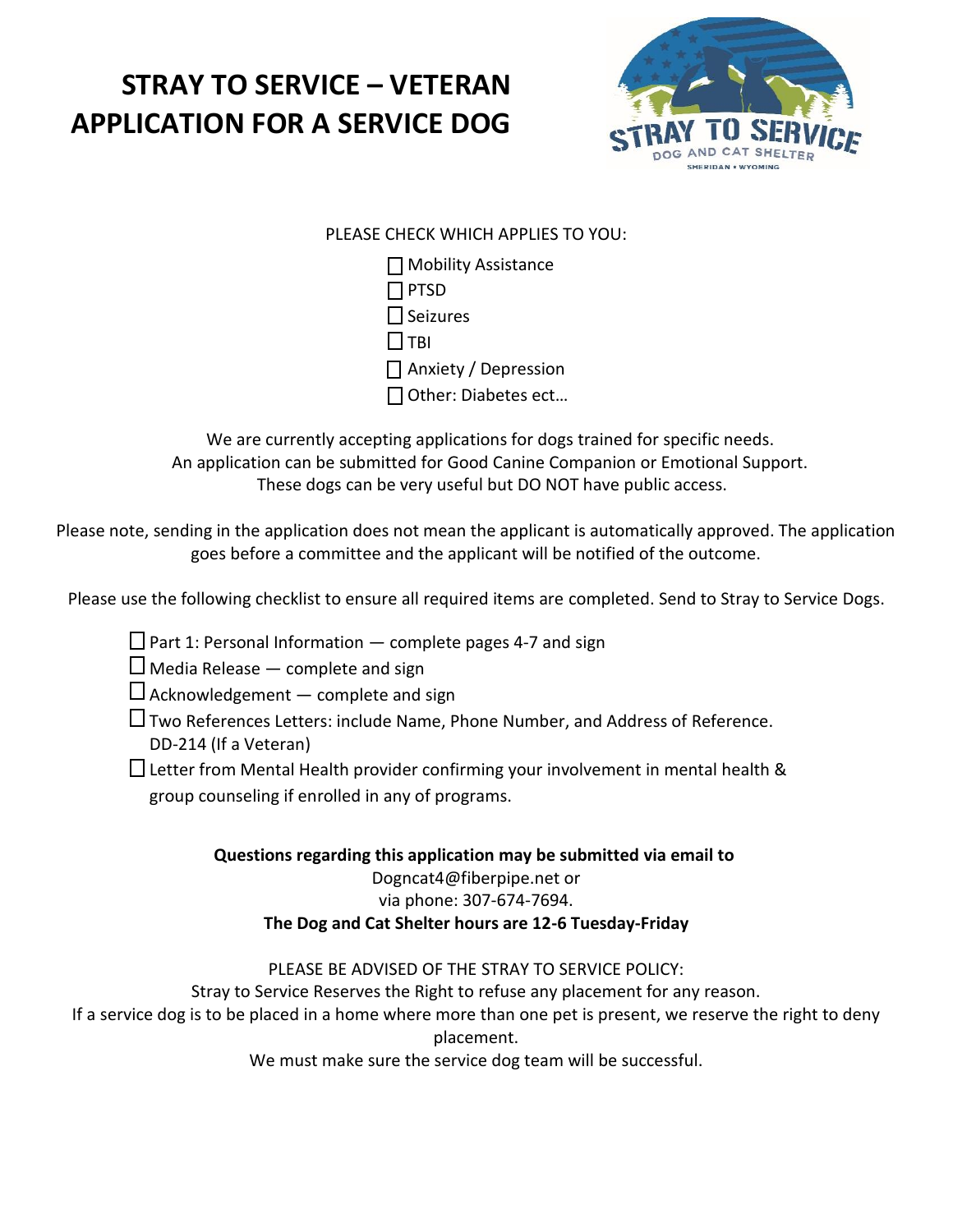

### **Part 1: Personal Information**

- IF a Veteran, provide copy of the veteran's DD‐214
- Two references Letters are required. Please include name, phone number, and address of reference.

APPLICATION AND SUPPORTING DOCUMENTS CAN BE MAILED TO: STRAY TO SERVICE PROGRAM ATTN: APPLICATION DEPARTMENT 84 EAST RIDGE ROAD SHERIDAN, WY 82801

#### SCAN AND EMAIL APPLICATION AND SUPPORTING DOCUMENTS TO: [DOGNCAT@FIBERPIPE.NET](mailto:DOGNCAT@FIBERPIPE.NET) (Please note, it does not say "and" It's simply DogNCat)

\*Stray to Service will only review complete applications which include all of the above.

\*A representative of Stray to Service will contact the applicant to clarify any issues, answer any questions, and advise the applicant of the next step in the process.

\*30‐60 days prior to receiving a service dog; a support visit may be required or

requested. This involves a Stray to Service representative visiting with the applicant and any other individuals or animals that reside within the applicant's home.

\*A meet and greet with other animals may also be required. If there are other animals in the home they will be required to be up to date on their rabies and distemper vaccinations. Proof will be required from your veterinarian. If a service dog is to be placed in a home where more than one pet is present, we reserve the right to deny placement.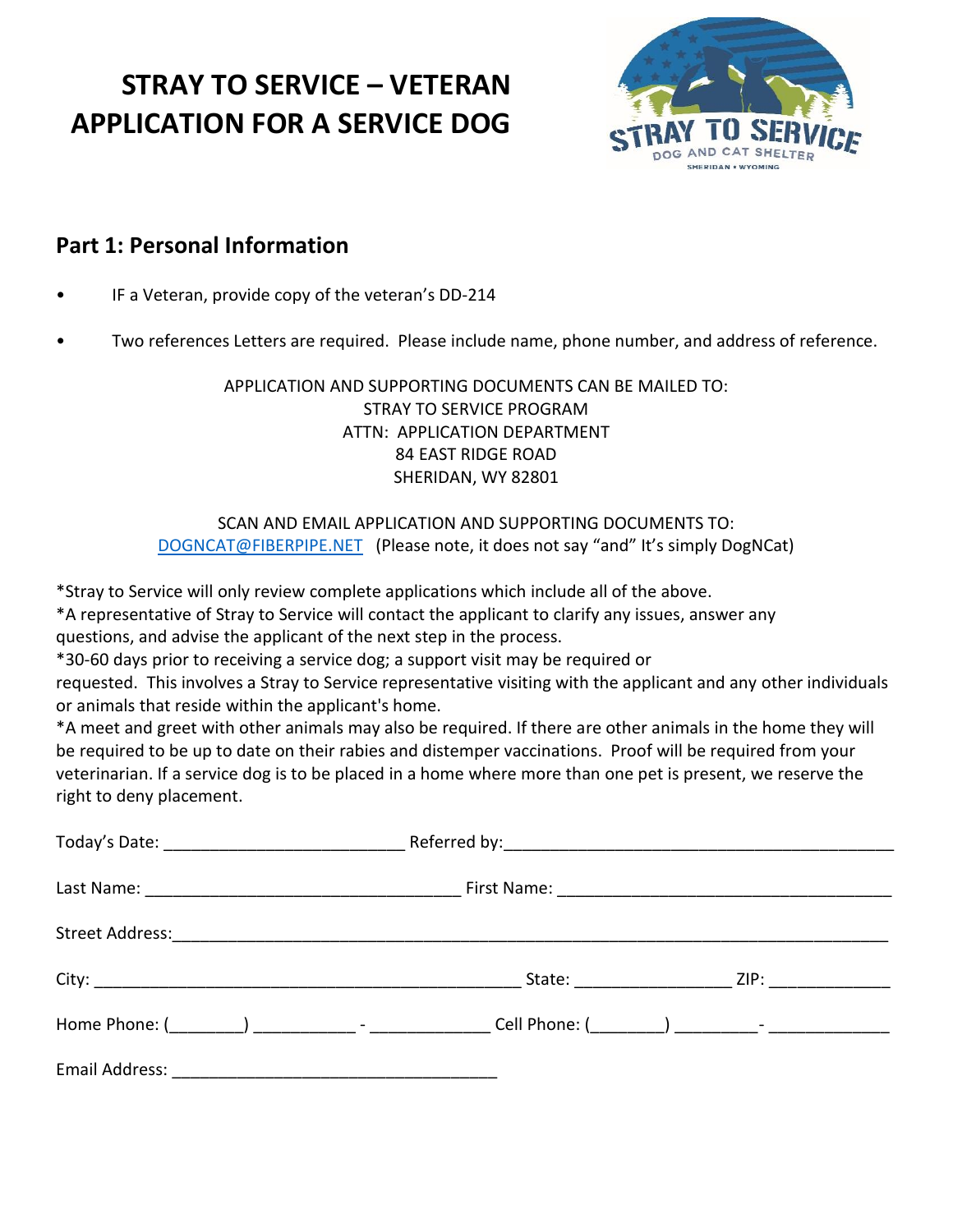**Veteran Information**



# Branch of Service: \_\_\_\_\_\_\_\_\_\_\_\_\_\_\_\_\_\_\_\_\_\_\_\_\_\_\_\_\_\_ Term of Service: \_\_\_\_\_\_\_\_\_\_ Rank: \_\_\_\_\_\_\_\_\_\_\_\_\_\_\_\_\_Veteran Affairs Disability Rating: \_\_\_\_\_\_\_\_\_\_\_\_\_\_\_\_\_\_\_\_\_\_\_ Please note, branch of service, term of service, rank, and disability rating are for informational purposes only and are not factors used to determine eligibility for a Stray to Service dog. Date of Disability: **Date of Disability:**  $\blacksquare$ Birth Date: \_\_\_\_\_\_\_\_\_\_\_\_\_\_\_\_\_\_\_\_\_\_\_\_\_\_\_\_\_\_\_\_\_Gender: (Circle) M F Marital Status: \_\_\_\_\_\_\_\_\_\_\_\_\_\_\_\_\_ # Of Children in household (include ages):\_\_\_\_\_\_\_\_\_\_\_\_\_\_\_\_\_\_\_\_\_\_\_\_\_\_\_\_\_\_\_\_\_\_\_\_\_\_\_\_\_\_\_\_\_\_\_\_\_\_\_\_\_\_ Nearest Relative/Caregiver: \_\_\_\_\_\_\_\_\_\_\_\_\_\_\_\_\_\_\_\_\_\_\_\_\_\_\_\_\_\_Relationship: \_\_\_\_\_\_\_\_\_\_\_\_\_\_\_\_\_\_\_ Street Address: \_\_\_\_\_\_\_\_\_\_\_\_\_\_\_\_\_\_\_\_\_\_\_\_\_\_\_\_\_\_\_\_\_\_\_\_\_ City: \_\_\_\_\_\_\_\_\_\_\_\_\_\_\_\_\_\_\_\_\_\_\_\_\_\_ State: \_\_\_\_\_\_\_\_\_\_\_\_\_\_\_\_\_\_\_\_\_\_ ZIP: \_\_\_\_\_\_\_\_\_\_\_\_\_\_\_\_\_\_ Home Phone: (\_\_\_\_\_\_\_\_) \_\_\_\_\_\_\_\_\_\_\_\_\_ Cell Phone: (\_\_\_\_\_\_\_\_) \_\_\_\_\_\_\_\_\_\_\_\_\_\_\_\_\_\_\_\_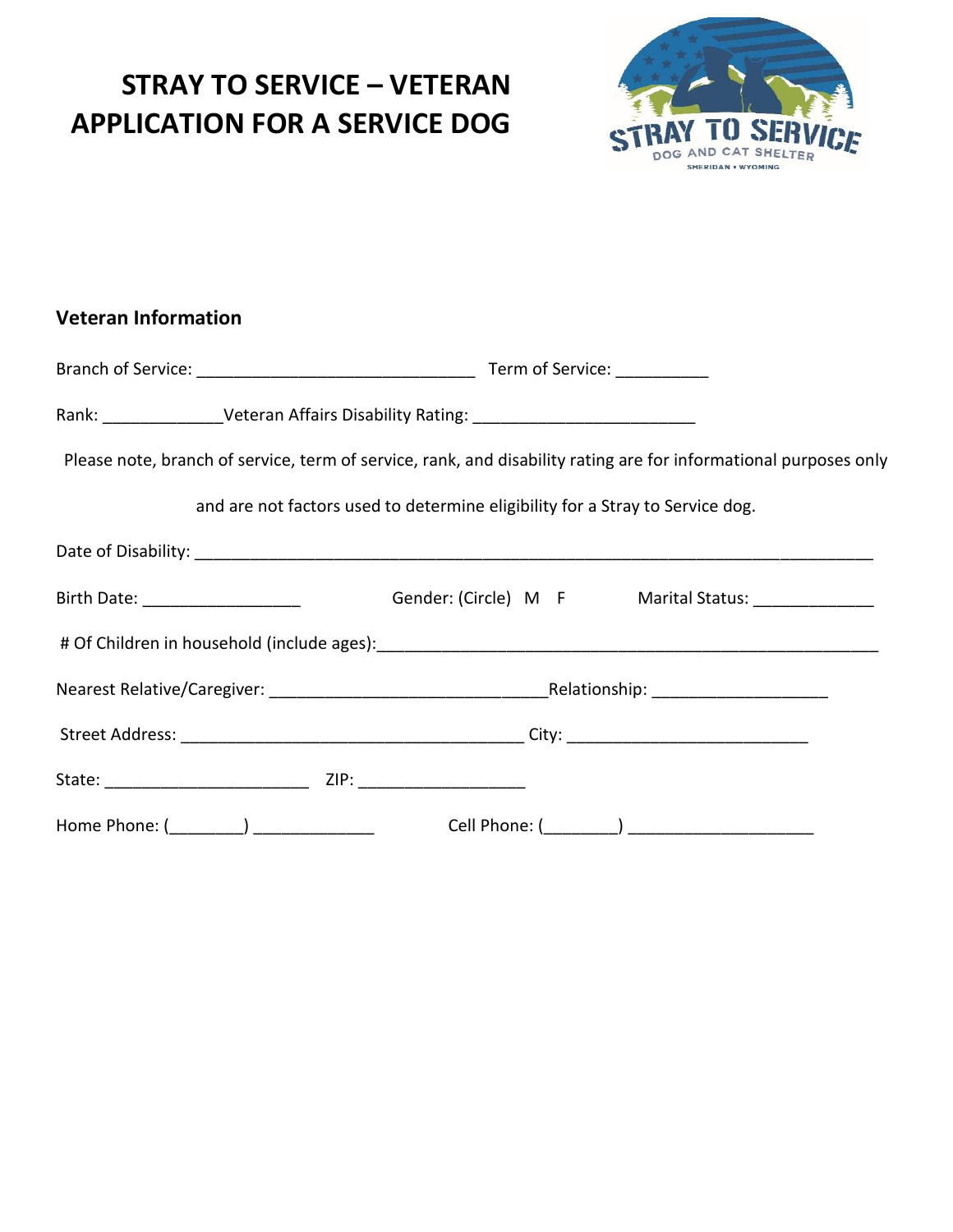

| <b>Equipment Required</b> |  |                                                                                                                                              |  |  |
|---------------------------|--|----------------------------------------------------------------------------------------------------------------------------------------------|--|--|
|                           |  | Wheelchair – Manual: $\square$ Power: $\square$ Both: $\square$ Hearing Aid: $\square$ Crutches: $\square$ Cane: $\square$ Walker: $\square$ |  |  |
|                           |  | Prosthesis: $\square$ Wrist Brace: $\square$ Leg Brace: $\square$ 3-Wheel Electric Scooter: $\square$ None: $\square$                        |  |  |

Other: (*Specify*)

#### **Strength Assessment**

Rate your physical strength on a scale of 1 to 10 (1=Least and 10=Most). For example, if you have severe difficulty grasping a tennis ball, please put 1. If you have no difficulty grasping a tennis ball, put 10.

\_\_\_\_\_\_\_\_\_\_\_\_\_\_\_\_\_\_\_\_\_\_\_\_\_\_\_\_\_\_\_\_\_\_\_\_\_\_\_\_\_\_\_\_\_\_\_\_\_\_\_\_\_\_\_\_\_\_\_\_\_\_\_\_\_\_\_\_\_\_\_\_\_\_\_\_\_\_\_\_\_\_\_\_\_\_\_\_\_\_

\_\_\_\_\_\_\_\_\_\_\_\_\_\_\_\_\_\_\_\_\_\_\_\_\_\_\_\_\_\_\_\_\_\_\_\_\_\_\_\_\_\_\_\_\_\_\_\_\_\_\_\_\_\_\_\_\_\_\_\_\_\_\_\_\_\_\_\_\_\_\_\_\_\_\_\_\_\_\_\_\_\_\_\_\_\_\_\_\_\_

\_\_\_\_\_\_\_\_\_\_\_\_\_\_\_\_\_\_\_\_\_\_\_\_\_\_\_\_\_\_\_\_\_\_\_\_\_\_\_\_\_\_\_\_\_\_\_\_\_\_\_\_\_\_\_\_\_\_\_\_\_\_\_\_\_\_\_\_\_\_\_\_\_\_\_\_\_\_\_\_\_\_\_\_\_\_\_\_\_\_

\_\_\_\_\_\_\_\_\_\_\_\_\_\_\_\_\_\_\_\_\_\_\_\_\_\_\_\_\_\_\_\_\_\_\_\_\_\_\_\_\_\_\_\_\_\_\_\_\_\_\_\_\_\_\_\_\_\_\_\_\_\_\_\_\_\_\_\_\_\_\_\_\_\_\_\_\_\_\_\_\_\_\_\_\_\_\_\_\_\_

\_\_\_\_\_\_\_\_\_\_\_\_\_\_\_\_\_\_\_\_\_\_\_\_\_\_\_\_\_\_\_\_\_\_\_\_\_\_\_\_\_\_\_\_\_\_\_\_\_\_\_\_\_\_\_\_\_\_\_\_\_\_\_\_\_\_\_\_\_\_\_\_\_\_\_\_\_\_\_\_\_\_\_\_\_\_\_\_\_\_

\_\_\_\_\_\_\_\_\_\_\_\_\_\_\_\_\_\_\_\_\_\_\_\_\_\_\_\_\_\_\_\_\_\_\_\_\_\_\_\_\_\_\_\_\_\_\_\_\_\_\_\_\_\_\_\_\_\_\_\_\_\_\_\_\_\_\_\_\_\_\_\_\_\_\_\_\_\_\_\_\_\_\_\_\_\_\_\_\_\_

\_\_\_\_\_\_\_\_\_\_\_\_\_\_\_\_\_\_\_\_\_\_\_\_\_\_\_\_\_\_\_\_\_\_\_\_\_\_\_\_\_\_\_\_\_\_\_\_\_\_\_\_\_\_\_\_\_\_\_\_\_\_\_\_\_\_\_\_\_\_\_\_\_\_\_\_\_\_\_\_\_\_\_\_\_\_\_\_\_\_

\_\_\_\_\_\_\_\_\_\_\_\_\_\_\_\_\_\_\_\_\_\_\_\_\_\_\_\_\_\_\_\_\_\_\_\_\_\_\_\_\_\_\_\_\_\_\_\_\_\_\_\_\_\_\_\_\_\_\_\_\_\_\_\_\_\_\_\_\_\_\_\_\_\_\_\_\_\_\_\_\_\_\_\_\_\_\_\_\_\_

\_\_\_\_\_\_\_\_\_\_\_\_\_\_\_\_\_\_\_\_\_\_\_\_\_\_\_\_\_\_\_\_\_\_\_\_\_\_\_\_\_\_\_\_\_\_\_\_\_\_\_\_\_\_\_\_\_\_\_\_\_\_\_\_\_\_\_\_\_\_\_\_\_\_\_\_\_\_\_\_\_\_\_\_\_\_\_\_\_\_

\_\_\_\_\_\_\_\_\_\_\_\_\_\_\_\_\_\_\_\_\_\_\_\_\_\_\_\_\_\_\_\_\_\_\_\_\_\_\_\_\_\_\_\_\_\_\_\_\_\_\_\_\_\_\_\_\_\_\_\_\_\_\_\_\_\_\_\_\_\_\_\_\_\_\_\_\_\_\_\_\_\_\_\_\_\_\_\_\_\_

\_\_\_\_\_\_\_\_\_\_\_\_\_\_\_\_\_\_\_\_\_\_\_\_\_\_\_\_\_\_\_\_\_\_\_\_\_\_\_\_\_\_\_\_\_\_\_\_\_\_\_\_\_\_\_\_\_\_\_\_\_\_\_\_\_\_\_\_\_\_\_\_\_\_\_\_\_\_\_\_\_\_\_\_\_\_\_\_\_\_

\_\_\_\_\_\_\_\_\_\_\_\_\_\_\_\_\_\_\_\_\_\_\_\_\_\_\_\_\_\_\_\_\_\_\_\_\_\_\_\_\_\_\_\_\_\_\_\_\_\_\_\_\_\_\_\_\_\_\_\_\_\_\_\_\_\_\_\_\_\_\_\_\_\_\_\_\_\_\_\_\_\_\_\_\_\_\_\_\_\_

\_\_\_\_\_\_\_\_\_\_\_\_\_\_\_\_\_\_\_\_\_\_\_\_\_\_\_\_\_\_\_\_\_\_\_\_\_\_\_\_\_\_\_\_\_\_\_\_\_\_\_\_\_\_\_\_\_\_\_\_\_\_\_\_\_\_\_\_\_\_\_\_\_\_\_\_\_\_\_\_\_\_\_\_\_\_\_\_\_

Right Hand: \_\_\_\_ Left Hand: \_\_\_\_ Right Arm: \_\_\_\_ Left Arm: \_\_\_\_ Right Leg: \_\_\_\_ Left Leg: \_\_\_\_

Upper Body: \_\_\_\_\_ Weight: \_\_\_\_\_\_\_\_\_\_\_\_\_\_\_

**Define Disability (please be as specific as you can):** 

**Cause of Disability (please be as specific as you can):** 

**Define Specific Need for a Service Dog (please be as specific as you can):**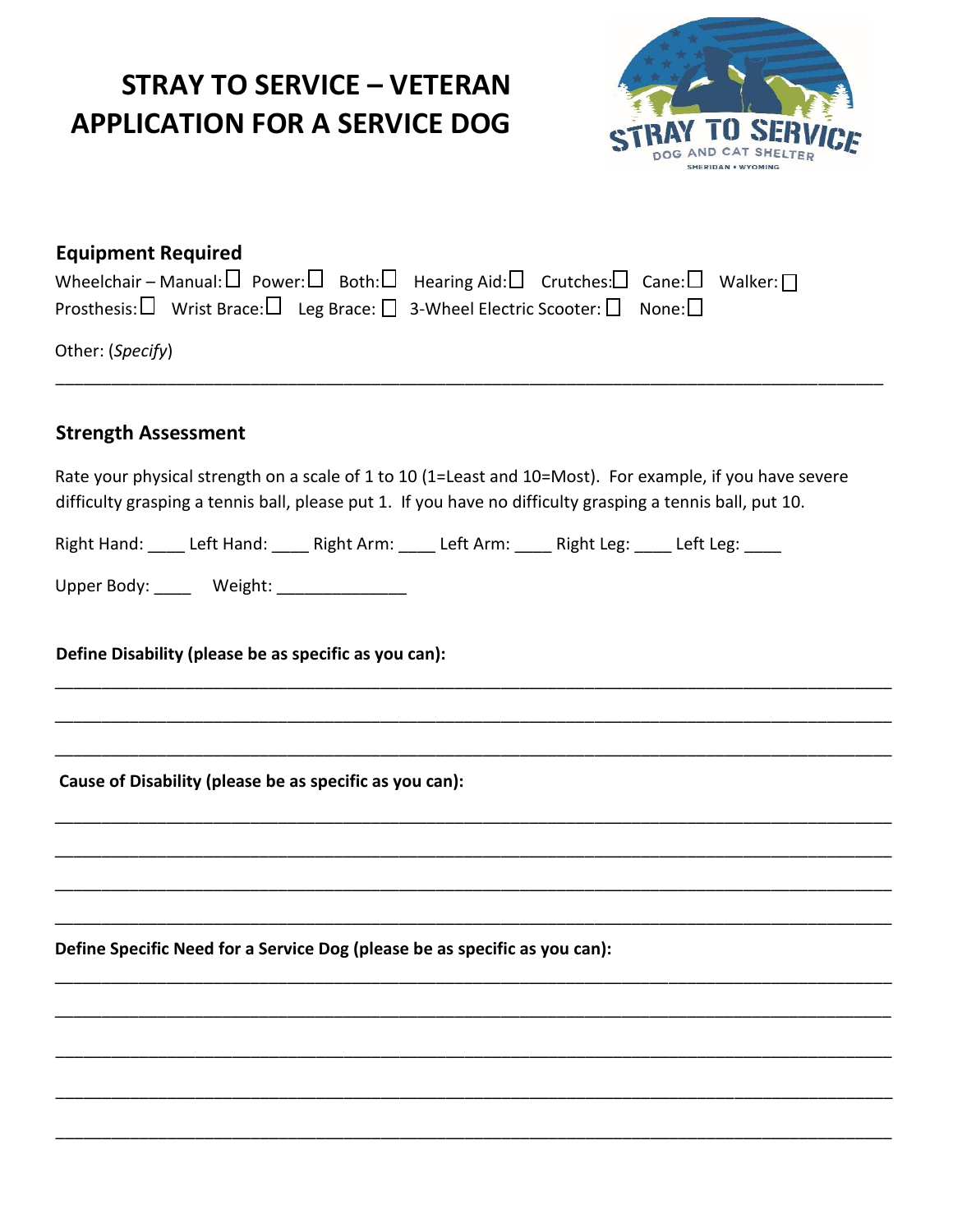

### **Media Release Statement**

Stray to Service Dogs will periodically use electronic and traditional media (I.e. photographs, video, audio, testimonials) for publicity and educational purposes. By my signature on this form, I acknowledge receipt of this document and give permission to Stray to Service and its designees to use such reproductions for educational and publicity purposes in perpetuity without further consideration for me.

I understand that I will need to notify Stray to Service Dogs if any changes to my situation occur that will impact this media release permission.

| I have read the above release and am aware of its contents. |  |                                                                           |
|-------------------------------------------------------------|--|---------------------------------------------------------------------------|
|                                                             |  | Date: $\frac{1}{\sqrt{1-\frac{1}{2}}\cdot\frac{1}{\sqrt{1-\frac{1}{2}}}}$ |
|                                                             |  |                                                                           |
|                                                             |  |                                                                           |
|                                                             |  | ZIP: ________                                                             |
|                                                             |  | Date: $\frac{1}{\sqrt{1-\frac{1}{2}}\cdot\frac{1}{2}}$                    |
|                                                             |  |                                                                           |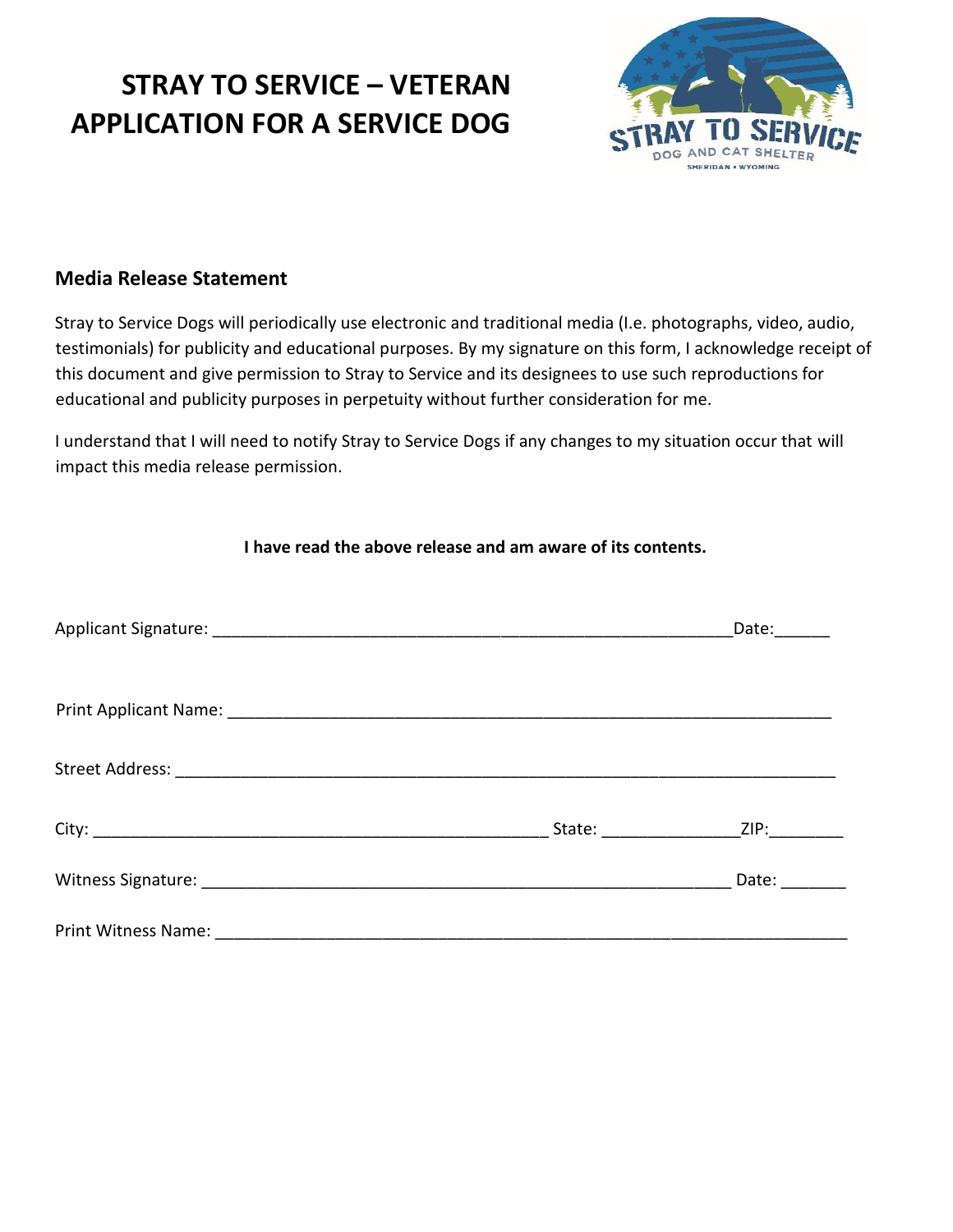

### **Acknowledgement**

Stray to Service Dogs is program within the Dog and Cat Shelter in Sheridan. The Dog and Cat Shelter is a non‐ profit organization and relies on donations in order to place our service dogs. It can take years to train a service dog to the highest level at a significant cost. Our goal is to get shelter dogs trained to be useful companions with some service capabilities. Additional training comes after the Dog and Person are paired. Consequently, Stray to Service must have the best interest of the service dog in mind when placing that service dog with an applicant.

**Stray to Service reserves the right to deny an applicant at any stage of the process in acquiring a Stray to Service Dog.** 

|                            | Date: and the state of the state of the state of the state of the state of the state of the state of the state |
|----------------------------|----------------------------------------------------------------------------------------------------------------|
|                            |                                                                                                                |
|                            | Date: and the state of the state of the state of the state of the state of the state of the state of the state |
| <b>Print Witness Name:</b> |                                                                                                                |

The information listed above may be used or disclosed for, but not limited to, the following purpose(s), unless applicant has elected to opt out of releasing personal health information:

#### **Media publications, marketing promotions, determination of eligibility, customized training, service dog placement, grant writing, and fundraising purposes.**

The purpose(s) is/are provided so that I can make an informed decision whether to allow release of the information. This authorization will expire on:  $\frac{1}{\sqrt{1-\frac{1}{\sqrt{1-\frac{1}{\sqrt{1-\frac{1}{\sqrt{1-\frac{1}{\sqrt{1-\frac{1}{\sqrt{1-\frac{1}{\sqrt{1-\frac{1}{\sqrt{1-\frac{1}{\sqrt{1-\frac{1}{\sqrt{1-\frac{1}{\sqrt{1-\frac{1}{\sqrt{1-\frac{1}{\sqrt{1-\frac{1}{\sqrt{1-\frac{1}{\sqrt{1-\frac{1}{\sqrt{1-\frac{1}{\sqrt{1-\frac{1}{\sqrt{1-\frac{1}{\sqrt{1-\$ 

I do not have to sign this authorization in order to receive consideration from **Stray to Service Dogs.** In fact, I have the right to refuse to sign this authorization. I have the right to revoke this authorization in writing except to the extent that the practice has acted in reliance upon this authorization. My written revocation must be submitted to the Director at:

#### **Jill Moriarty, Executive Director, Dog & Cat Shelter Stray to Service Project, 84 East Ridge Road, Sheridan, WY 82801**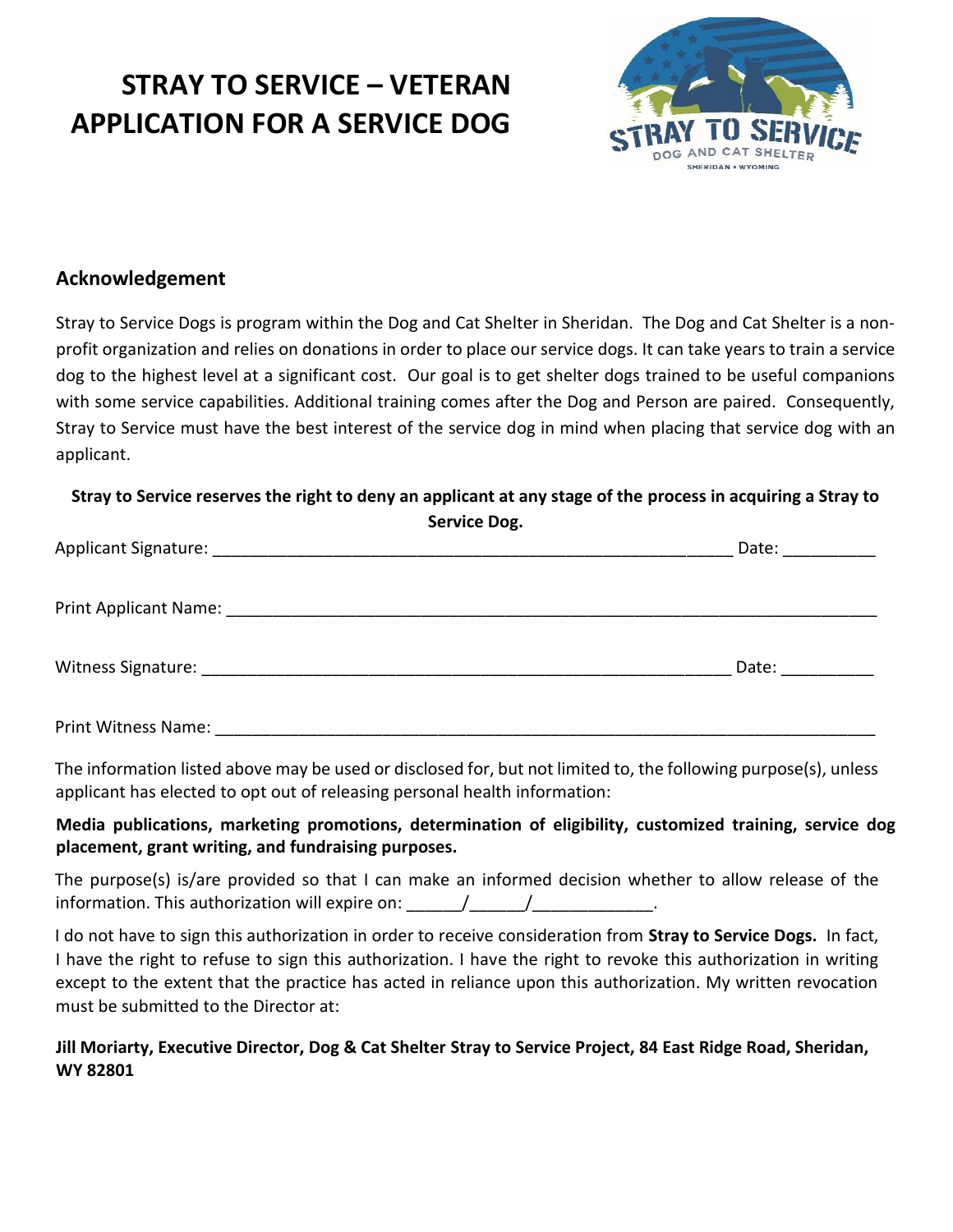

**Stray to Service History:** The mission of the Dog and Cat Shelter Stray to Service is a pilot project aimed at getting more dogs into the hands of more people in order to help restore their physical and emotional independence. The Dog and Cat Shelter is a 501(C)3 established in 1982. Stray to Service project started in 2019. The training is conducted and overseen by Shan Foster, a fully accredited k-9 Police Dog, Detection and Service Dog.

### **Service Dog Assistance:**

Dogs are selected from the shelter based on a comprehensive behavior assessment. Once trained, service dogs are able to assist people that have disabilities to accomplish daily tasks that would otherwise be difficult or impossible.

Each dog is customized to the individual needs of the owner, who must participate in the training. Stray to Service is committed to partnering to the extent possible as they learn to work as a team to increase self‐ sufficiency. Most dogs are trained for basic services, but some can continue their training to include the following:

- Pick up and retrieve items
- Pull wheelchairs
- Provide bracing to stand, walk and sit down
- Provide emotional stability
- Perform perimeter checks
- Aid in social situations
- Assist with nightmares and flashbacks

Many disabled veterans suffer from Post‐Traumatic Stress Disorder along with depression, and the service dog plays a crucial role in the emotional stability of the veteran resulting in lifelong companionship. Some dogs are trained specifically for this purpose.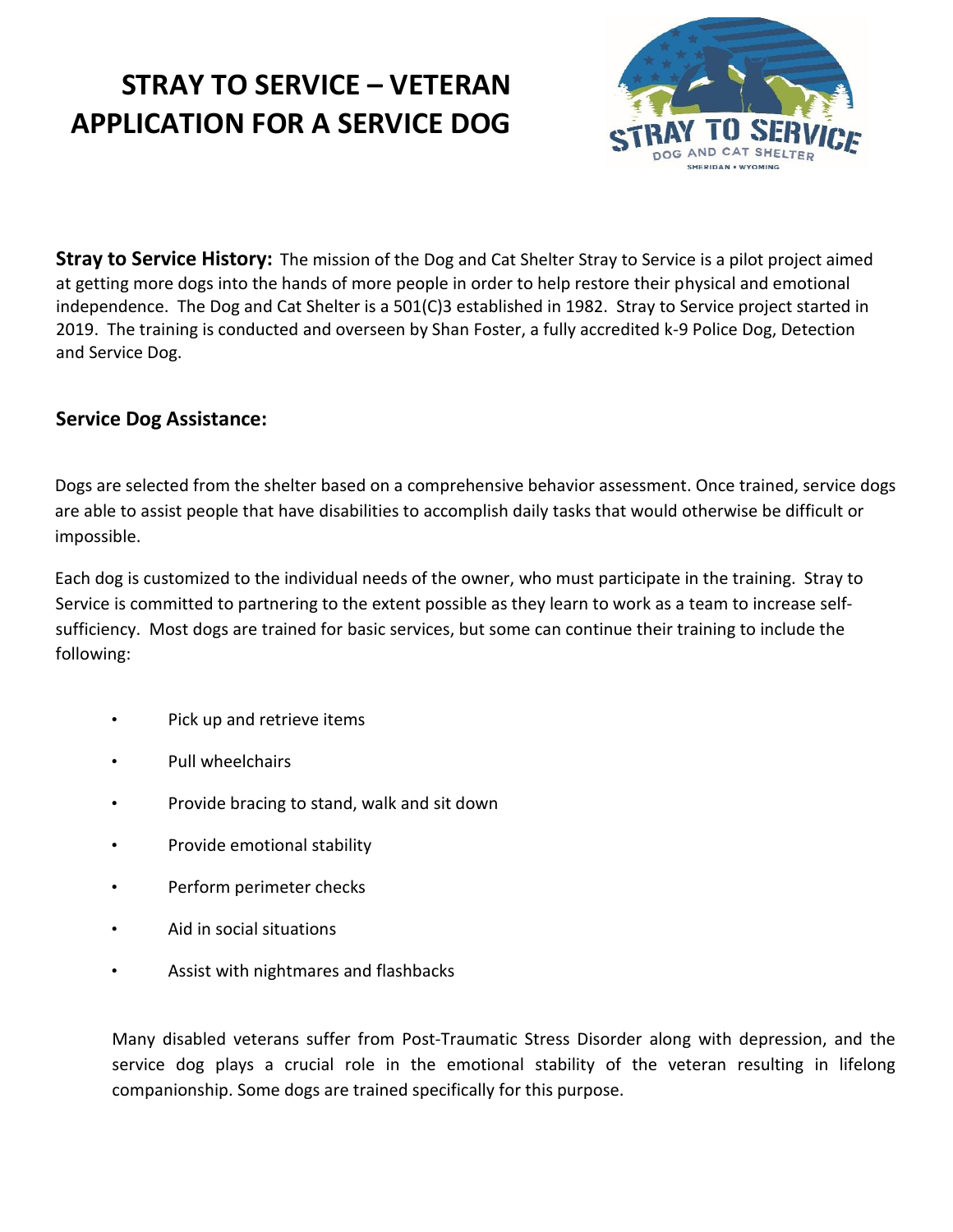

### **Mental Health Provider Release:**

Name of Provider: \_\_\_\_\_\_\_\_\_\_\_\_\_\_\_\_\_\_\_\_\_\_\_\_\_\_\_\_\_\_\_\_\_\_\_\_\_\_\_\_\_\_\_\_\_\_\_\_\_\_\_\_\_\_\_\_\_\_\_\_\_\_\_\_\_\_\_\_\_\_\_\_

Please release the requested medical information regarding my condition to Stray to Service Dogs. The information will be used to help the organization determine my abilities to obtain a service dog. Thank you.

| Applicant Name (Please Print): |  |
|--------------------------------|--|
|                                |  |

Applicant Signature: \_\_\_\_\_\_\_\_\_\_\_\_\_\_\_\_\_\_\_\_\_\_\_\_\_\_\_\_\_\_\_\_\_\_\_\_\_\_\_\_\_\_\_\_\_\_\_\_\_\_\_\_\_\_\_\_\_\_\_\_\_\_\_\_\_\_\_\_\_\_\_

Date: \_\_\_\_\_\_\_\_\_\_\_\_\_\_\_\_\_\_\_\_

### **Mental Health Provider Information**

| <b>Street Address:</b> |                                                                                                                 |      |
|------------------------|-----------------------------------------------------------------------------------------------------------------|------|
|                        | State: and the state of the state of the state of the state of the state of the state of the state of the state | ZIP: |
| Phone: (               | $FAX:$ (                                                                                                        |      |